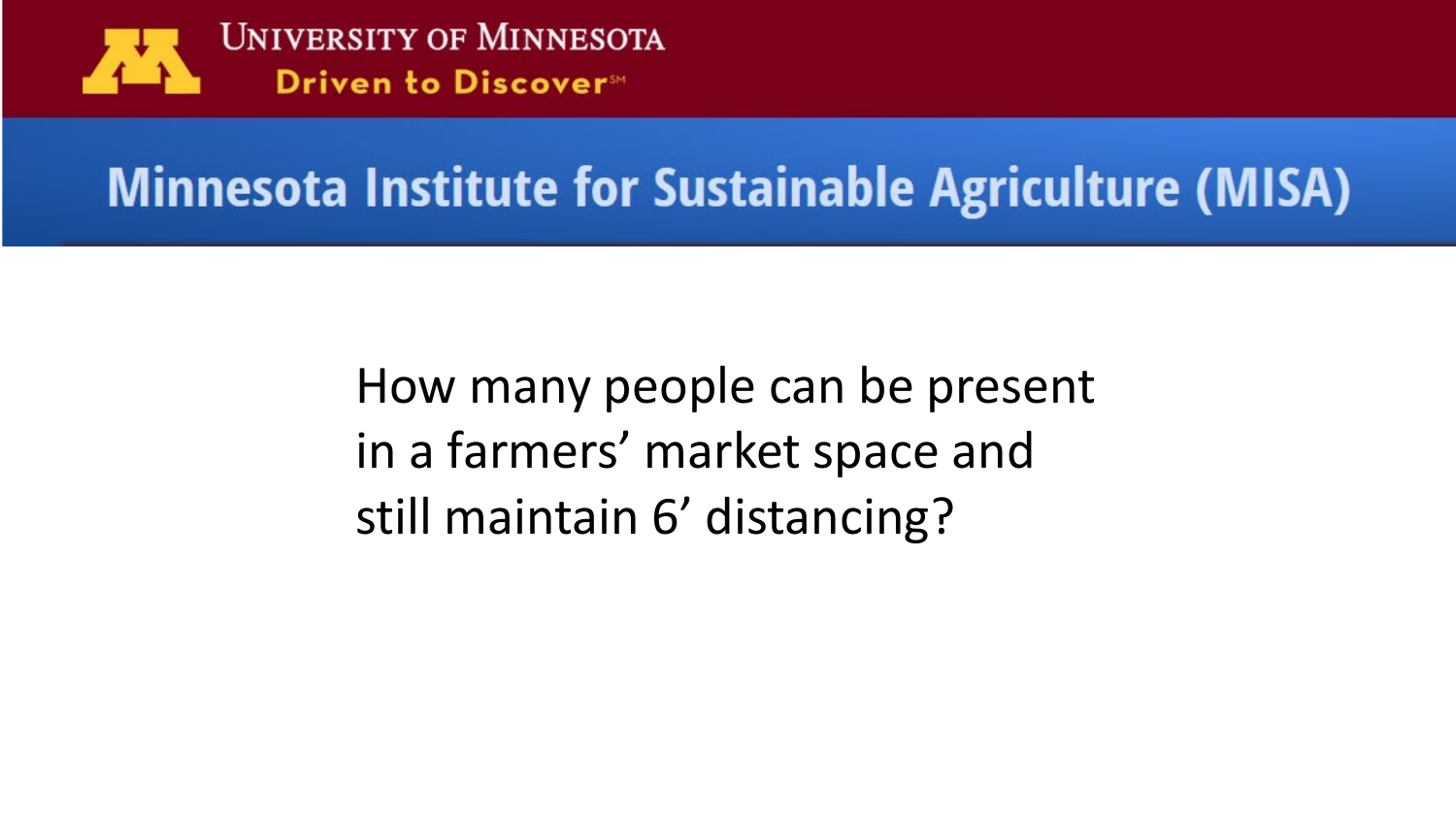Think about a circle of distance around each person that keeps people 6 ft apart from each other.

Normally when doing math involving circles, the point at the center of the circle is assumed to take up zero physical space.

When we're thinking about circles of distance around humans, though, that human at the center of the circle does take up physical space.

**Radius** = distance from center of circle to outer edge of circle

Center of circle = person

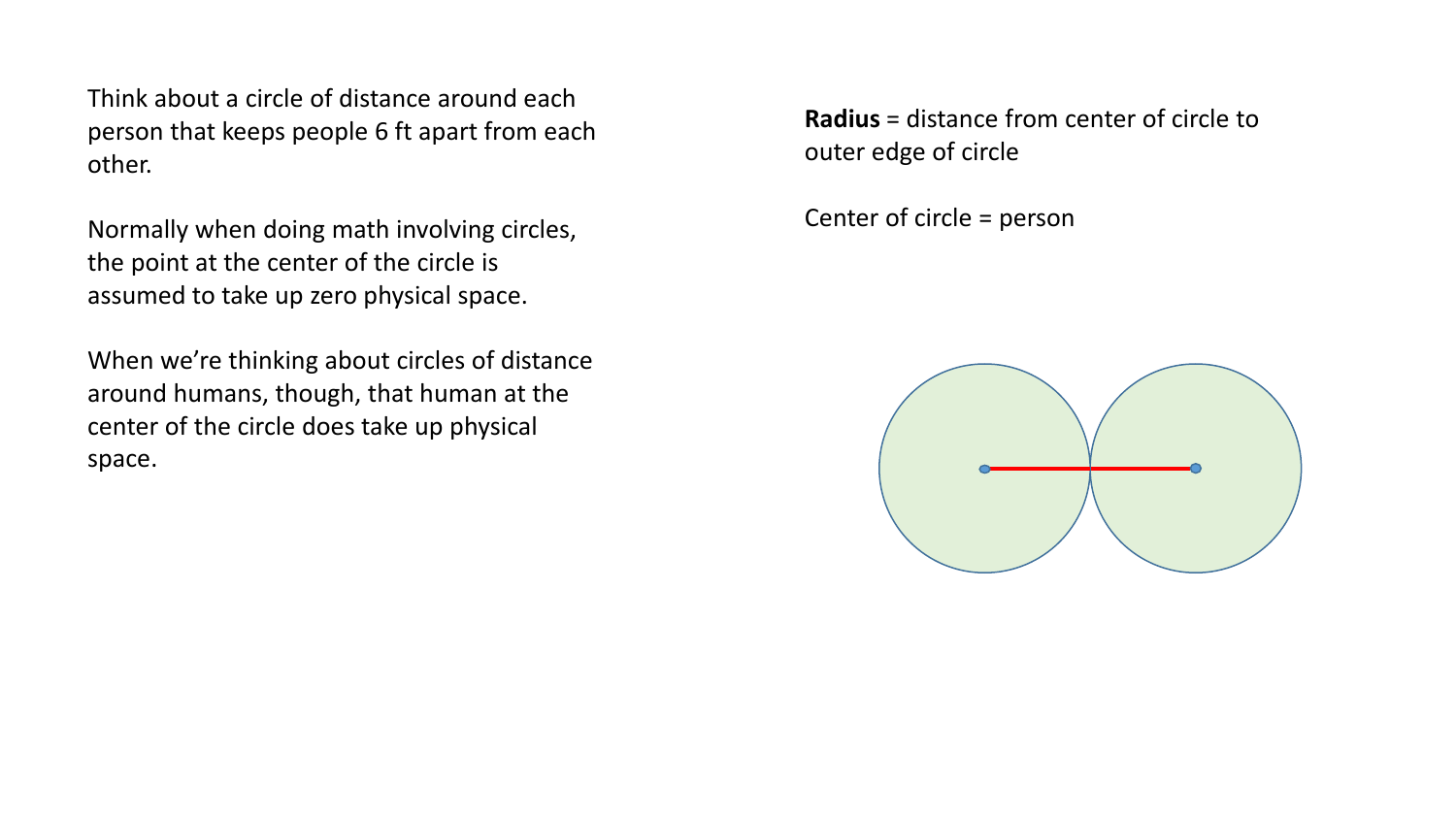The circle of distance for each human must account for BOTH:

- The space taken up by the human; and
- The radius of distance to accomplish 6 ft between humans

We suggest a 4.5 ft radius to the circle.

- This allows 1.5 ft of radius, or 3 ft of diameter, to be occupied by the person in the center of the circle.
- The 3 ft radius of separation is tacked on to the 1.5 ft of radius occupied by the human.

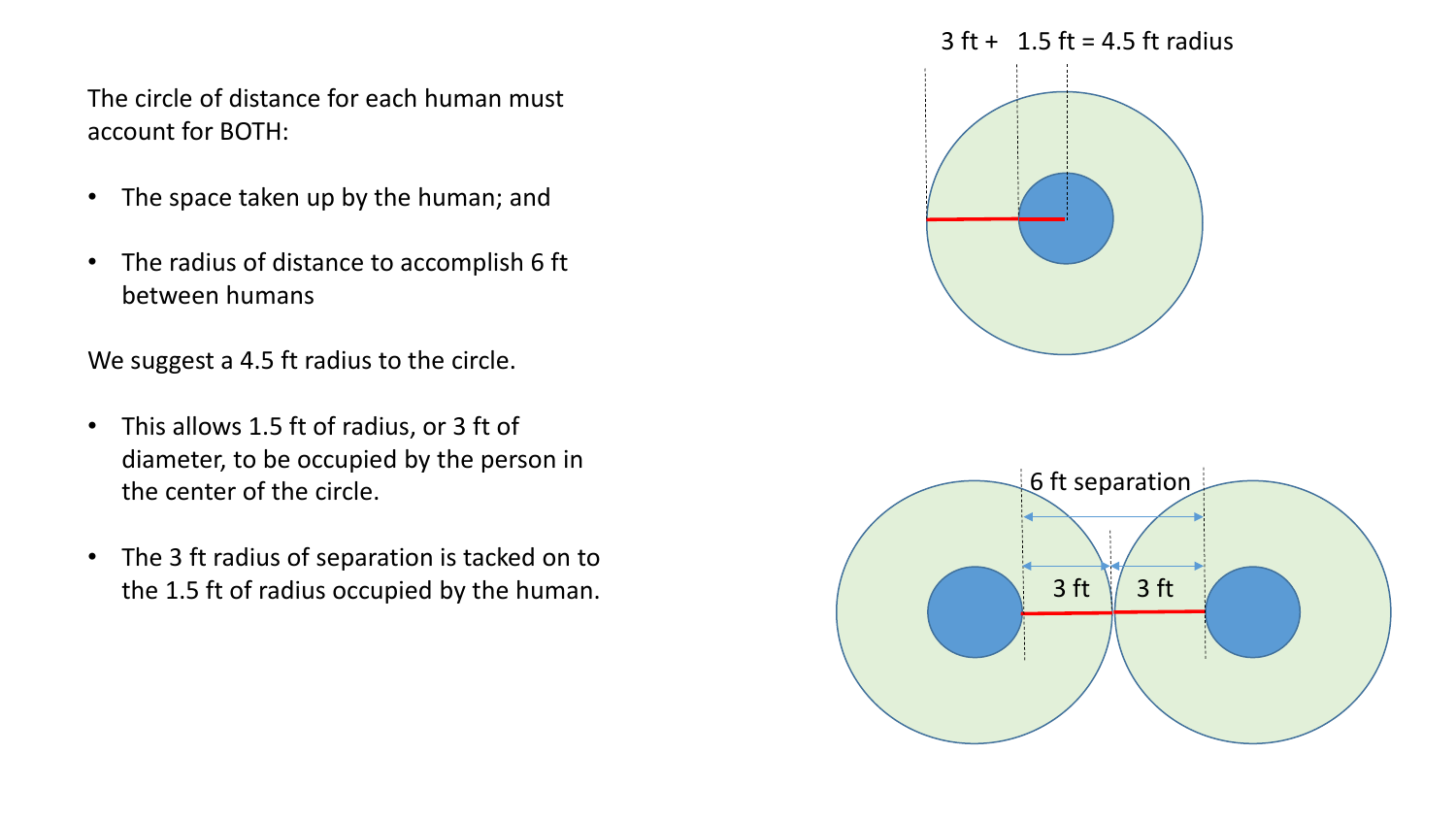BUT, circles don't pack together perfectly in a space. There's empty space where they come together, and that needs to be accounted for.

If we have circles with 4.5 ft radius, which means they have 9 ft diameters, those circles have to be envisioned as sitting within squares that are 9 ft on a side.



That means the area calculation should be done on the squares:

 $9$  ft x  $9$  ft =  $81$  ft<sup>2</sup>

**The** *market's area in square feet that is available to customers*  **should be divided by 81 to get the number of people allowed in at any one time.**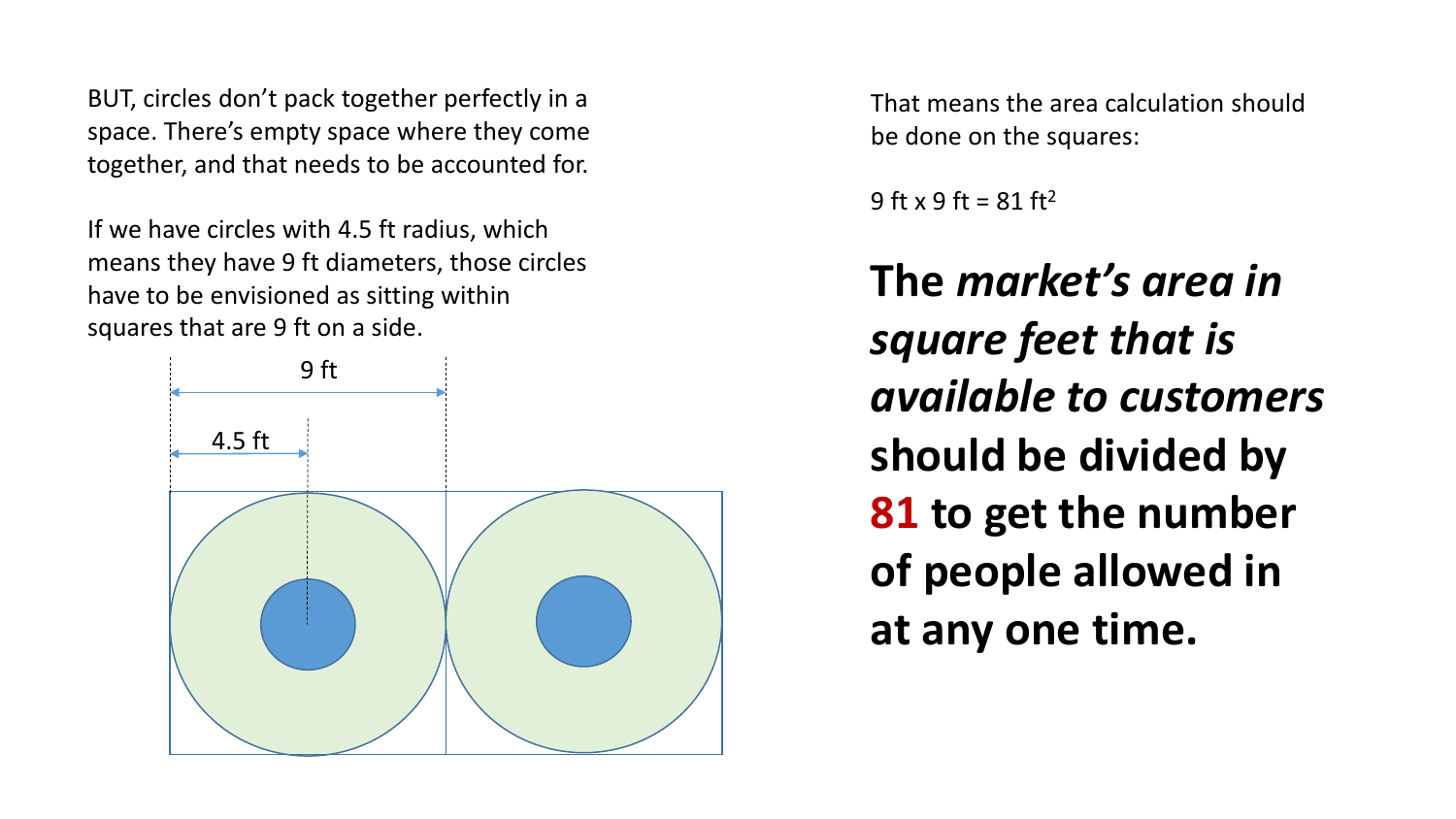How much market space is available to customers, and how many customers can be in that space? 50 ft 100 ft Example 1: In this example, the market is 50 ft wide and 100 ft long. Total area = 50 ft x 100 ft = 5,000 ft<sup>2</sup>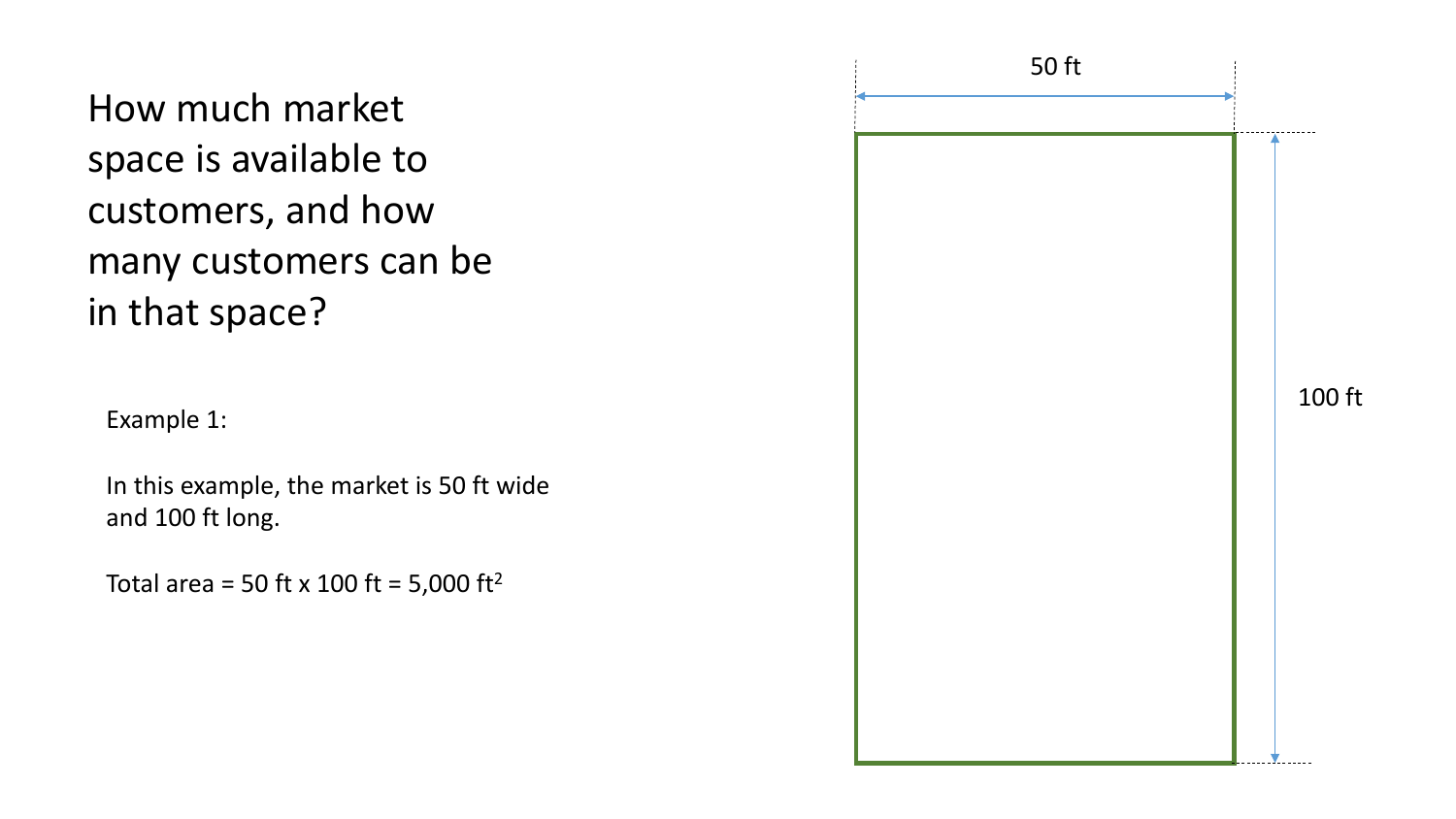Total market area =  $5,000$  ft<sup>2</sup>, but some of that space is used by vendors.

In this example, there is a row of vendor stalls on either side of the market. The space available for customers to walk is 25 ft wide and 100 ft long.

Area available to customers:

25 ft x 100 ft = 2,500 ft<sup>2</sup>

**Customers allowed in this market at one time: 2,500 ft <sup>2</sup> / 81 ft <sup>2</sup> per customer = 30.86**

Round down to the nearest whole number. 30 customers at a time can be allowed into this market space.

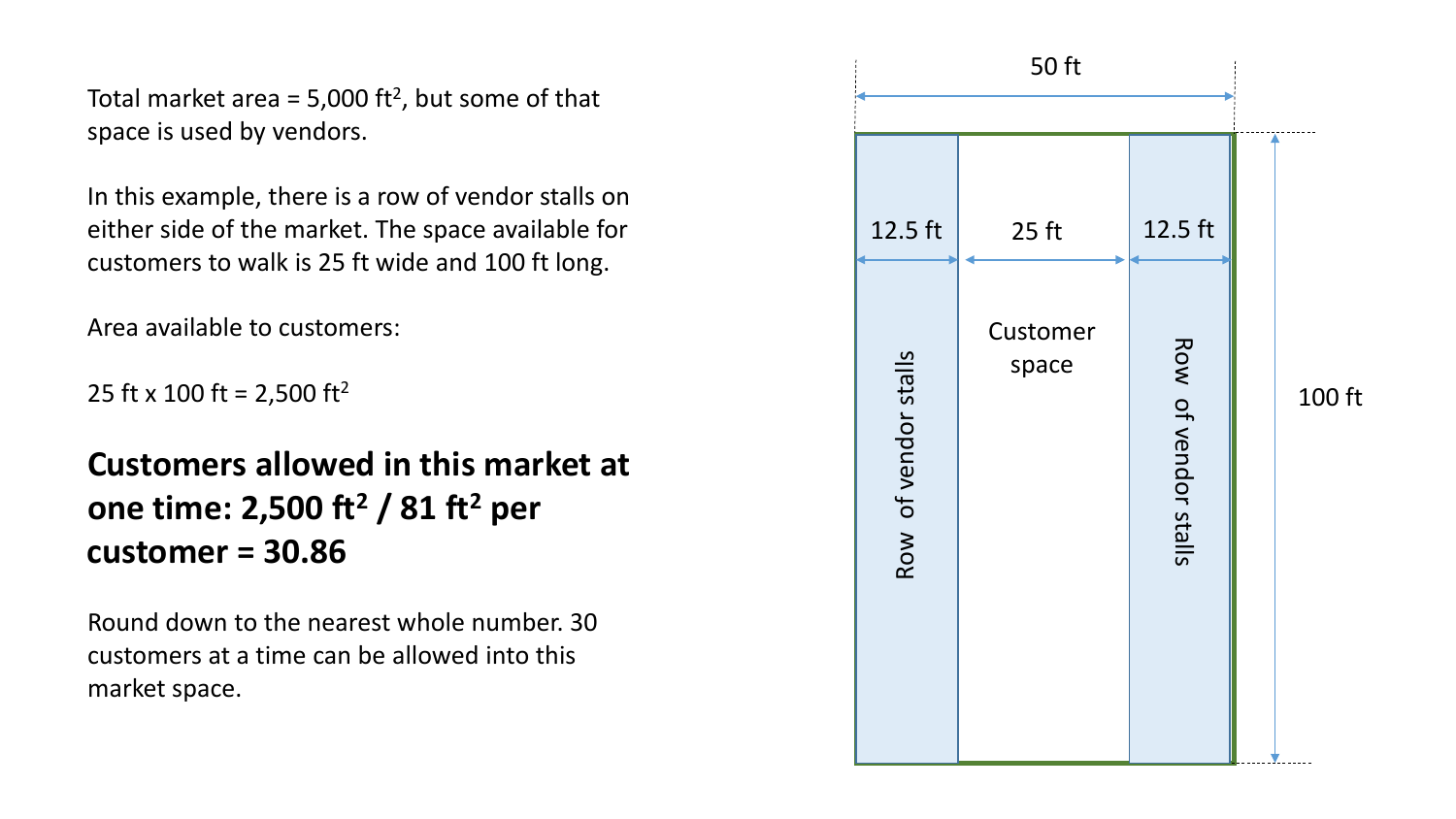How much market space is available to customers, and how many customers can be in that space?

In this example, the market is a square, 150 ft per side.

Total area = 150 ft x 150 ft = 22,500 ft<sup>2</sup>

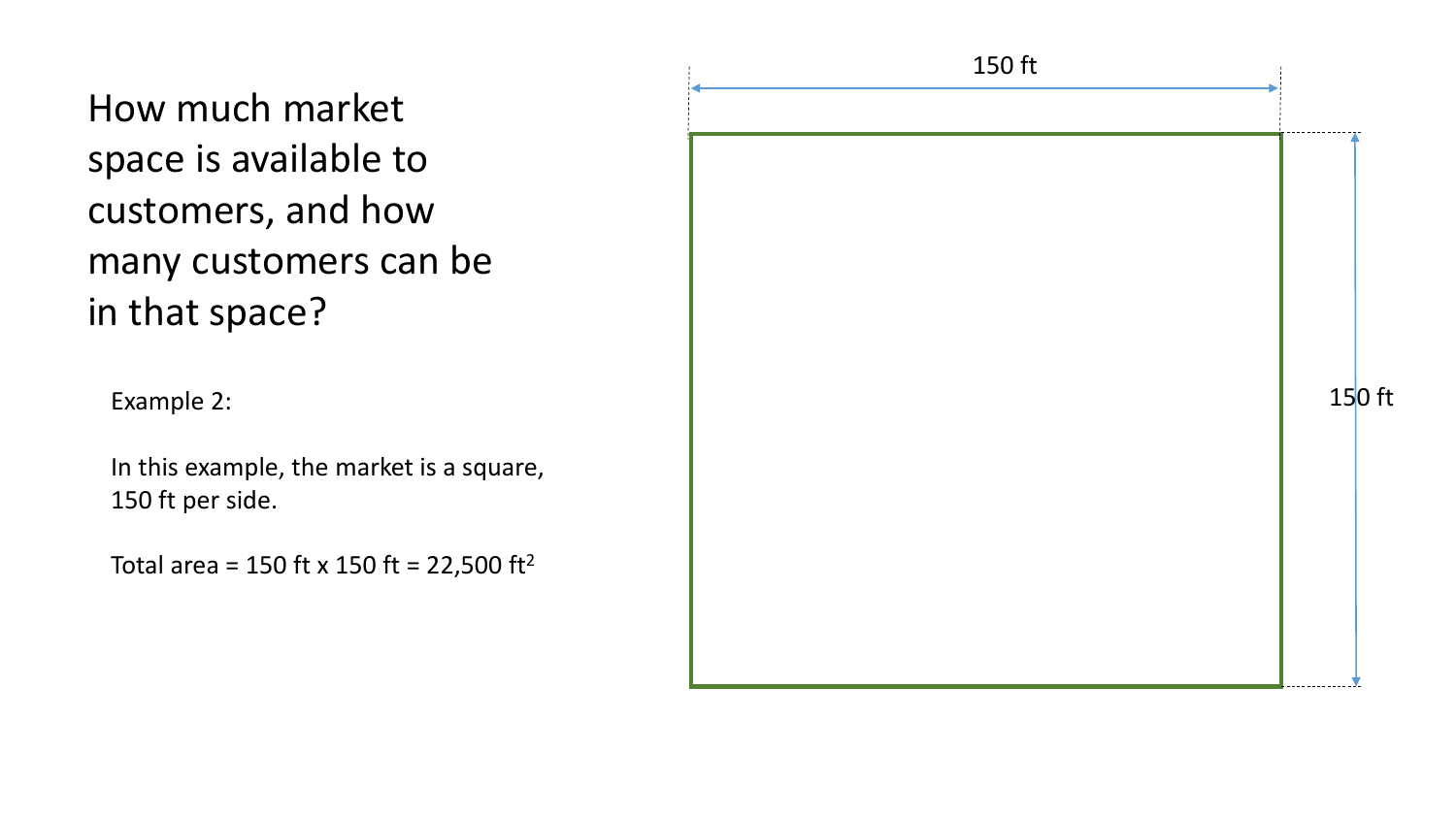In this example, vendor stalls are set up on three sides of the market and there is a block of stalls in the center.

Calculate all of the area taken up by vendors and subtract that from the total area to figure out the space available to customers.

```
Vendor block A: 12.5 ft x 150 ft = 1,875 ft<sup>2</sup>
```
Vendor block B: 12.5 ft x 125 ft = 1,562.5 ft<sup>2</sup>

Vendor block C: 12.5 ft x 150 ft = 1,875 ft<sup>2</sup>

```
Vendor block D: 25 ft x 75 ft = 1,875 ft<sup>2</sup>
```
Total vendor blocks: 7,187.5  $ft^2$ 

```
Customer area:
22,500 ft2 – 7,187.5 ft2 = 15,312.5 ft<sup>2</sup>
```


Customers allowed at one time in this market:  $15,312.5$  ft<sup>2</sup> /  $81$  ft<sup>2</sup> = 189